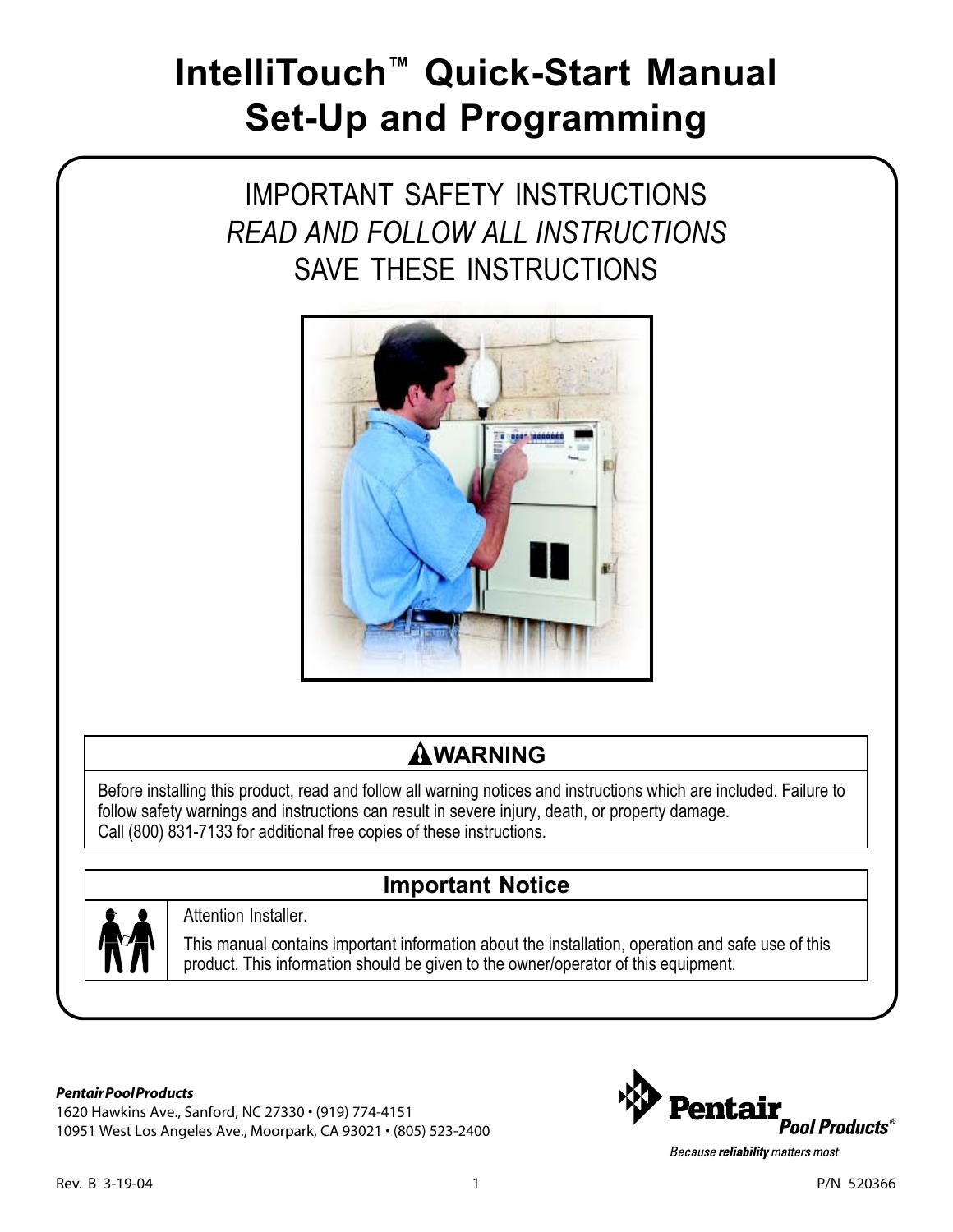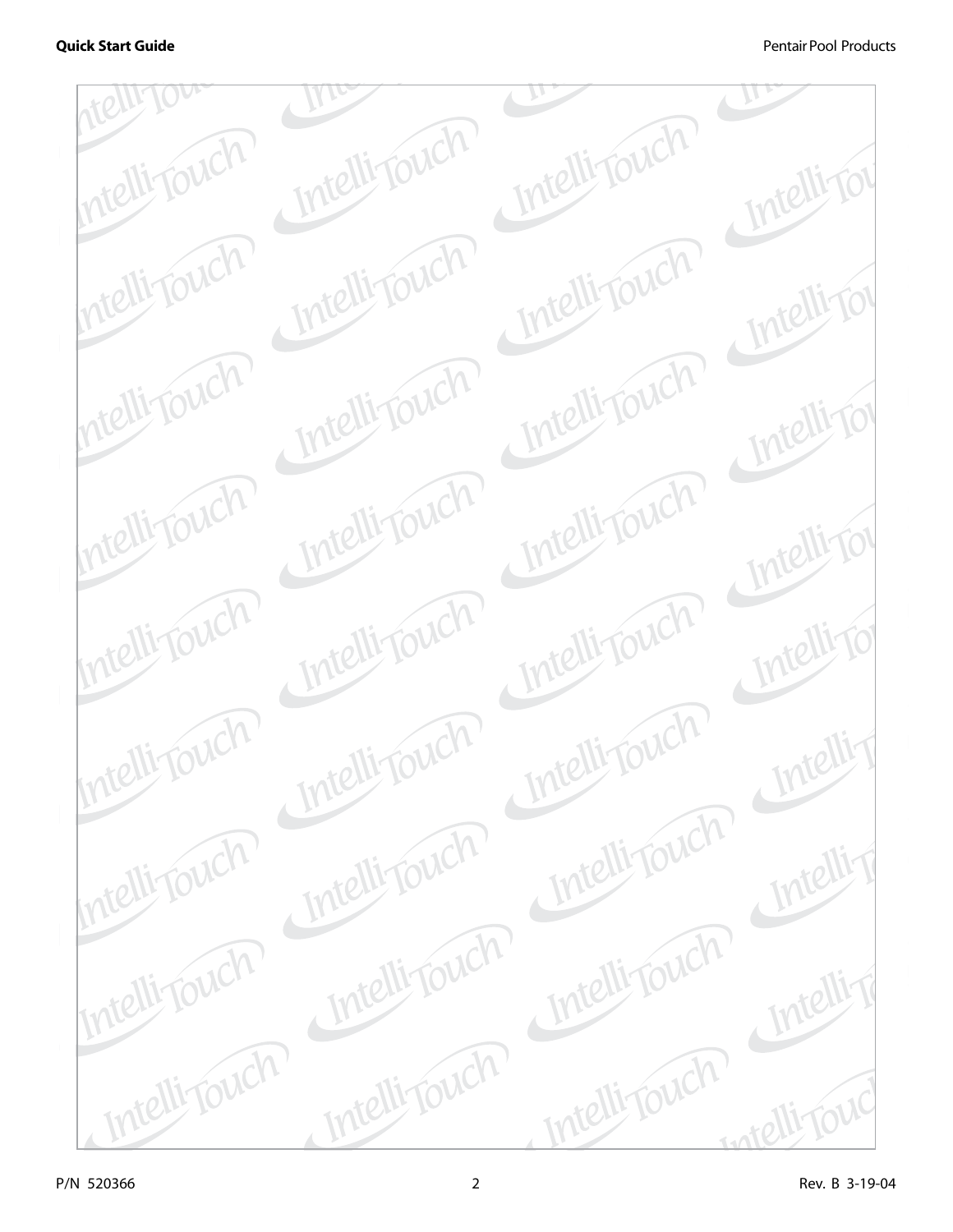### **In this Quick Start**

### **System Requirements**

This Quick Start helps you test and set up the IntelliTouch system. Use these instructions to make sure the system is working and properly set up for the homeowner.

This Quick Start is for the following systems:

- Wired only systems. If you are using a MobileTouch, this Quick Start is not for you.
- Only 1 expansion center. If you have multiple centers, this Quick Start is not for you.
- Only 1 iS10 **OR** multiple iS10s configured to the same circuits.

### **ACAUTION**

#### DO NOT OPERATE ANY OF THESE CONTROLS BEFORE READING THESE INSTRUCTIONS.

You can fold the Outdoor Control Panel downward to get to the rear circuit board while operating. In the unlikely event you need to plug in any low voltage devices, you must feed a cable up the Low Voltage Raceway on the left. Turn the power off and remove the High Voltage Cover Panel to make it easier to feed the cable.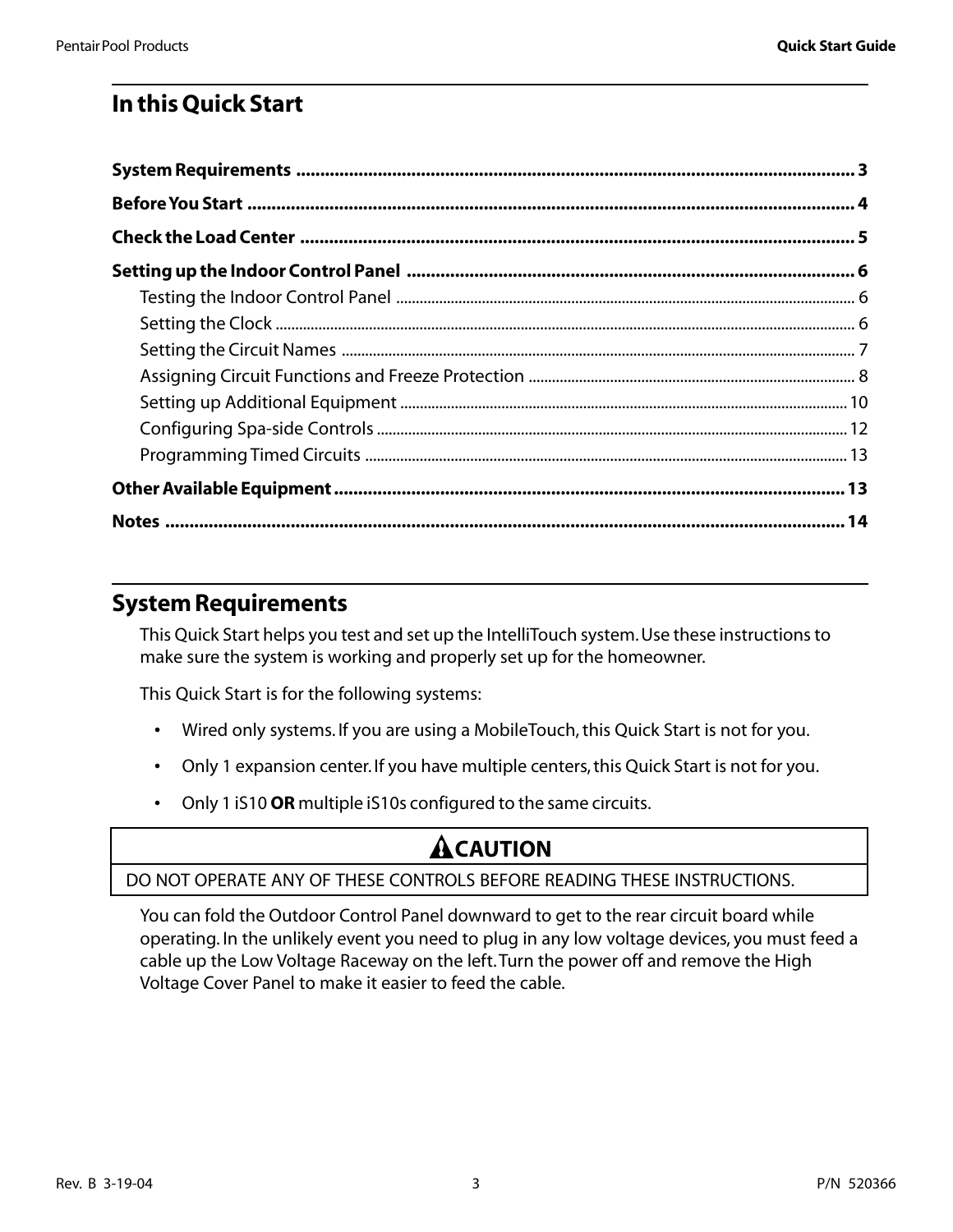### **Important Notice**

This equipment has been tested and found to comply with the limits for a Class B digital device, pursuant to Part 15 of the FCC Rules. These limits are designed to provide reasonable protection against harmful interference in a residential installation. This equipment generates, uses and can radiate radio frequency energy and, if not installed and used in accordance with the instructions, may cause harmful interference to radio communications. However, there is no guarantee that interference will not occur in a particular installation. If this equipment does cause harmful interference to radio or television reception, which can be determined by turning the equipment off and on, the user is encouraged to try to correct the interference by one or more of the following measures:

- Reorient or relocate the receiving antenna.
- Increase the separation between the equipment and receiver.
- Connect the equipment into an outlet on a circuit different from that to which the receiver is connected.
- Consult the dealer or an experienced radio/TV technician for help.

Modifications not expressly approved by the party responsible for FCC compliance could void the users authority to operate the equipment.

### **Before You Start**

If you have more than 1 Indoor Control panel, you only need to configure 1 panel. Other Indoor Control panels will read that programming and use it.

Before you start, make sure you have:

- Pen and paper
- Marker or other way to label the circuits. Use the provided Circuit ID label sheet, a permanent marker, or other permanent means of labeling.
- If the system you are setting up is large or covers a large area, get an assistant to walk the property while you test the circuits

Setting up the IntelliTouch involves the steps detailed in the guide. Follow the steps in order to make sure the IntelliTouch is properly set up and working correctly.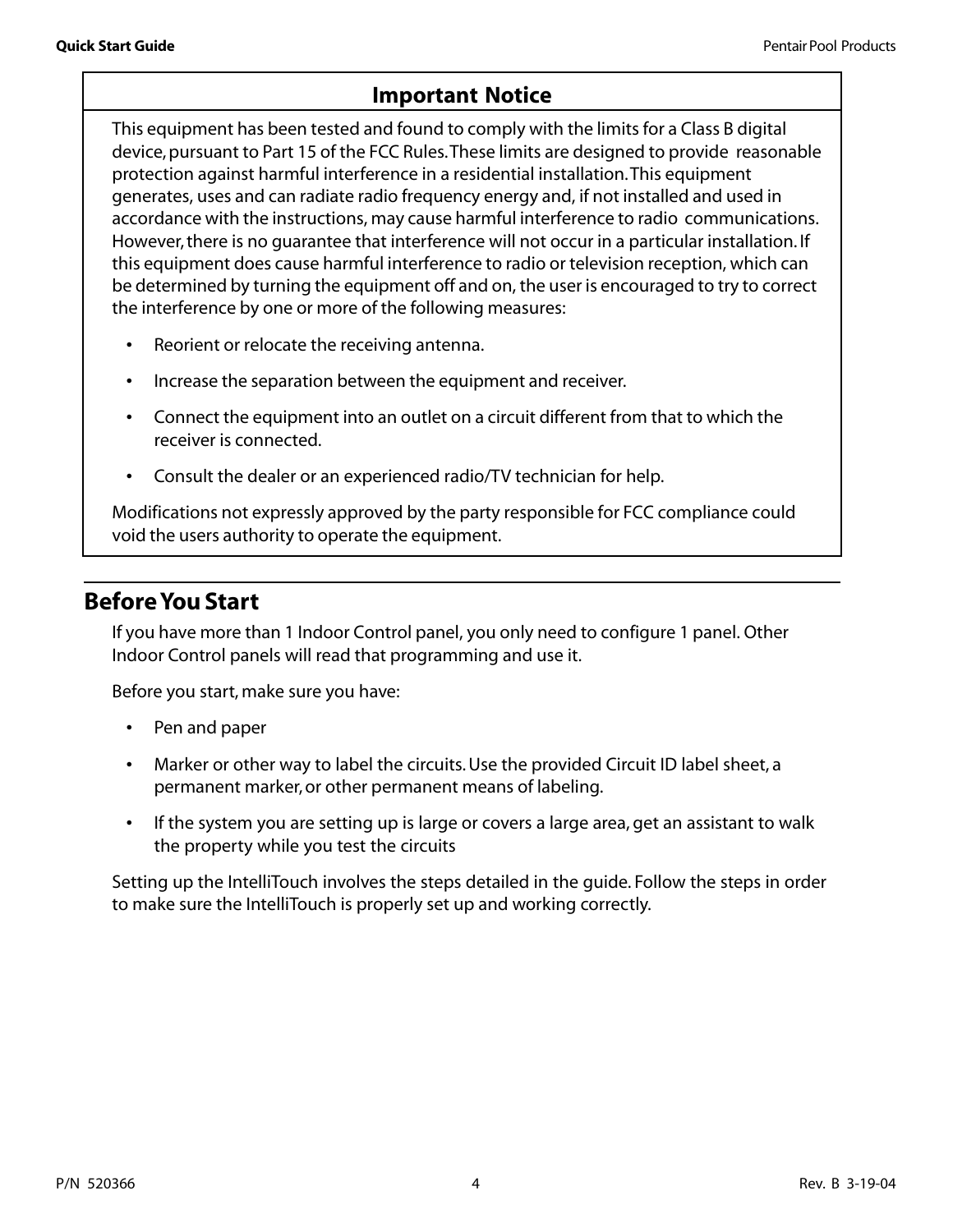### **Check the Load Center**

- 1. Turn on the electrical power at the house breaker.
- 2. Turn on the Load Center. You may need to turn on the breakers on the Load Center.
- 3. Wait for the following:
	- · In the System Control lights area, only one light is on, usually the **Auto** light.
	- · The light labeled **See Indoor Control Panel if Flashing** stops flashing.
- 4. Press the Service button to put the Load Center in Service Mode for testing.

**Note:** If you are working with the i5, i7+3, or i9+3 systems, go to step 5. If you are working with the i5S, i9+3S, or i10+3D systems, skip step 5 and go to step 6.

- 5. Press the **Valves** button. Step thru all 4 valve positions: Pool, Spa, Fill, Drain. Make sure the valves turn on correctly and the water is moving in the correct direction for each position.
- 6. Press the **Filter Pump** button. Make sure the filter pump turns on correctly. If the pump has 2 speeds: Press the button 1 time to run the pump in low speed. Press the button again to run the pump in high speed. Press the button again to turn the pump off.
- 7. Step through the rest of the system control buttons. Notice which button turns on which equipment. You may need to walk the property to find what each button turns on.
- 8. Write down what each button turns on, including the number of the circuit.
- 9. Label the circuit buttons on the outdoor control panel. You need this information when you set up the Indoor Control Panel.

When you are done, you are ready to set up the Indoor Control Panel. See the next section.

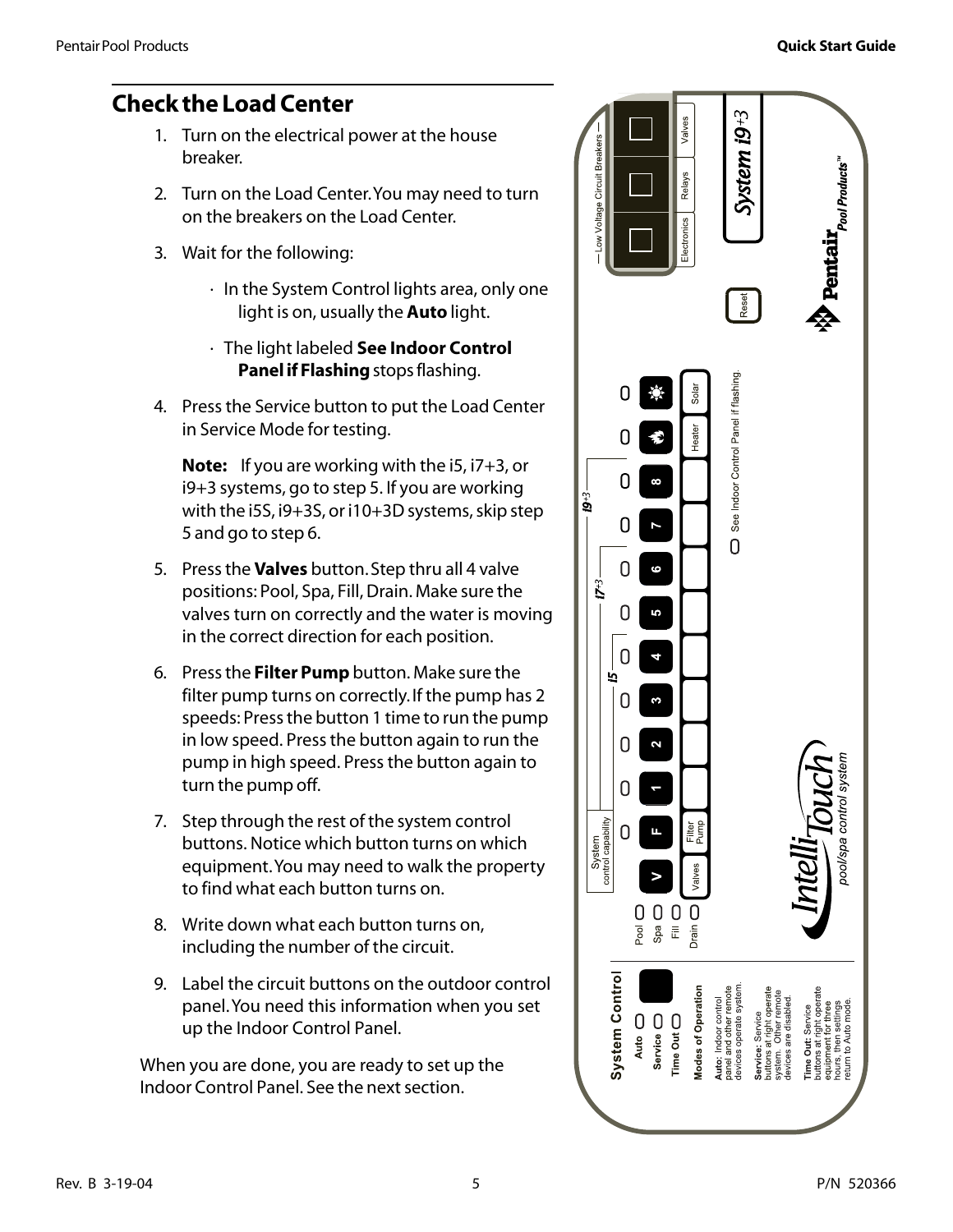### **Setting up the Indoor Control Panel**

The Indoor Control panel looks like the following picture.

Select items on the screen by pressing the buttons on each side and the bottom.

### **Testing the Indoor Control Panel**

Press the button in the upper left labeled either Spa or Hi-Temp, depending on the model of Indoor Control Panel. An LED turns on.

If none of the LEDs turn on, you have a problem. Contact Technical Service for help at 800-831-7133.

| POOL<br>SPA<br>AUX <sub>1</sub><br>AUX 4<br>AUX <sub>2</sub><br>AUX <sub>5</sub><br>AUX <sub>3</sub><br>AUX 6<br><b>MON 4:32AM</b><br>AIR TEMP 92°F<br>⑩<br><b>LIGHTS</b><br><b>DISPLAY</b><br>MENU HEAT |
|----------------------------------------------------------------------------------------------------------------------------------------------------------------------------------------------------------|
|                                                                                                                                                                                                          |

#### **Setting the Clock**

Setting the clock lets all automatic pool functions work correctly.



Go to the Clock screen.

- 1. Using the buttons on either side of the panel, set the time and date.
- 2. Specify the Daylight savings setting. If you are in an area that observes Daylight savings, set this to Auto. If you are in an area that does not observe daylight savings, set this to Manual.
- 3. When you are done, press the **Save** button.

4. Press the **Exit** button to return to the Main screen.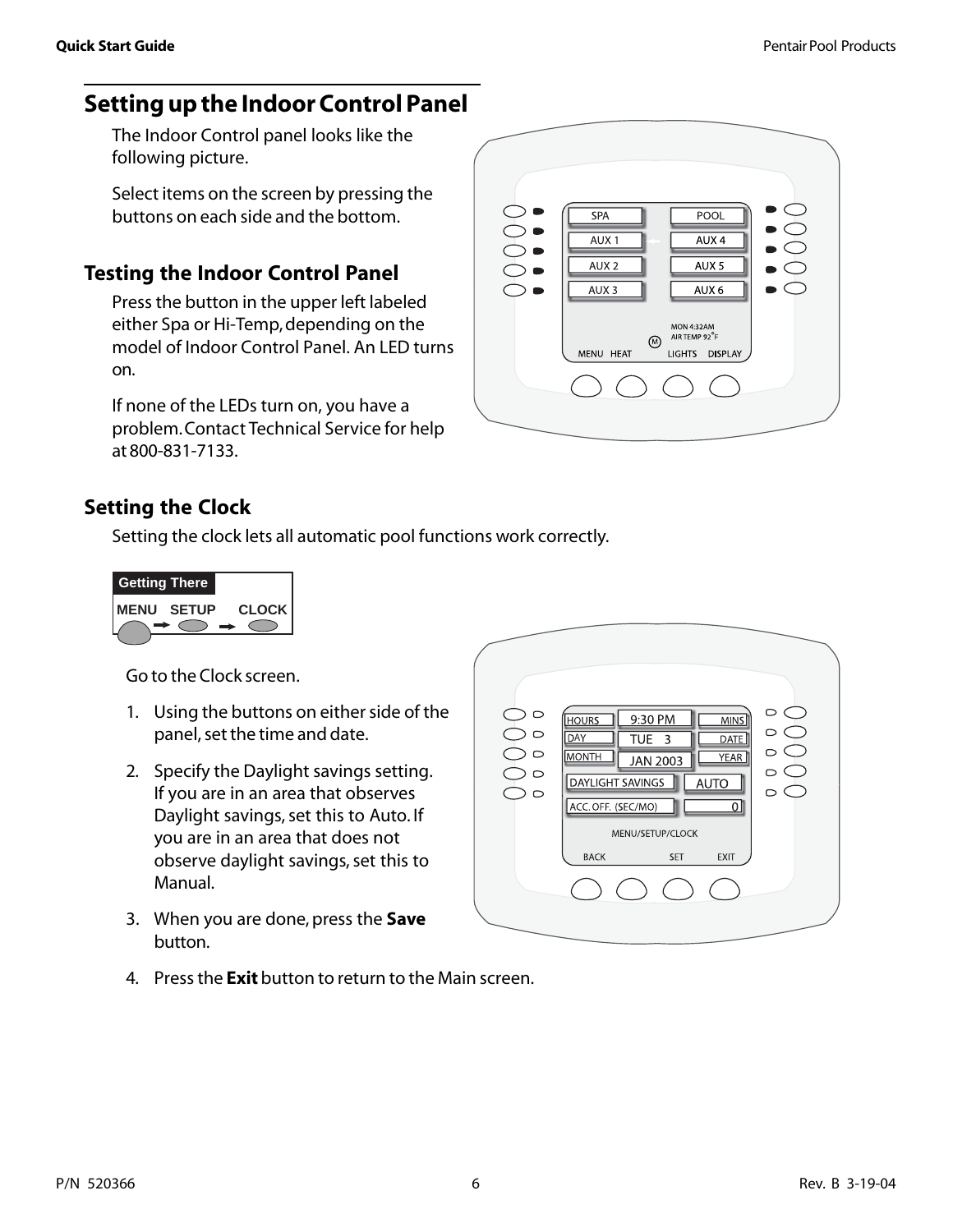### **Setting the Circuit Names**

Setting the circuit names lets the homeowner use the pool equipment from the Indoor Control Panel. Many common equipment names are already programmed into the Indoor Control Panel. If you need to program custom circuit names, refer to the IntelliTouch Setup manual.

| ADVANCED CIRCUIT NAMES ASSIGN CIRCUIT NAMES DISPLAY<br>l MENU<br><b>SETUP</b> | <b>Getting There</b> |  |  |  |
|-------------------------------------------------------------------------------|----------------------|--|--|--|
|                                                                               |                      |  |  |  |

Go to the Assign Circuit Display screen.

- 1. Get the written list of circuit names you made while setting up the Load Center. Find what you labeled circuit button 1. The circuit names you assign must match the labels you put on the Load Center.
- 2. On the Assign Circuit Display screen, press the button next to the label **AUX 1**. You see a small arrow pointing to the name of that label.
- 3. Use the **Up** and **Down** buttons at the bottom of the screen to walk through the alphabetical list of programmed names.
- 4. When you find the name you want, press the button next to the label **AUX 2**. The small arrow moves to that label. You are done setting the first circuit name and are ready to program the next circuit.
- 5. Continue the process to assign the other circuits. Depending on the model you are programming, you may not have equipment for all circuits.
- 6. When you are done assigning names, press the **Save** button.
- 7. Press the **Exit** button to return to the Main screen.



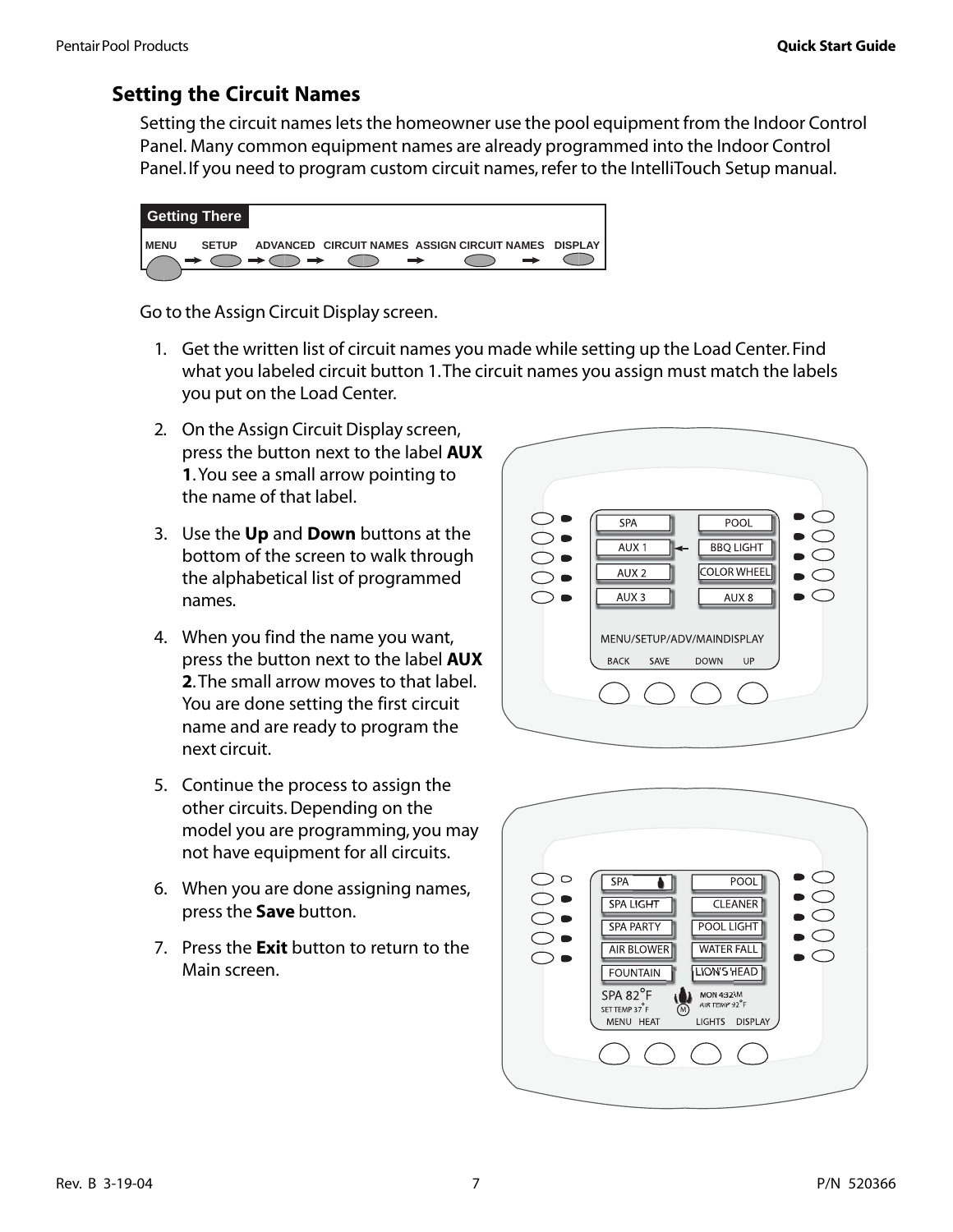#### **Assigning Circuit Functions and Freeze Protection**

Assigning circuit functions lets you set special logic to a circuit. For example, you can set up an automatic pool cleaner to only run if the filter pump is on. Further, the automatic cleaner pump will turn off when the spa and/or solar is turned on.

Freeze protection turns on a circuit if the air temperature drops below 35° F. This is especially important if there is a pool and spa combination. If freeze protection is set to both the spa and pool circuits, the filter pump comes on and the pool and spa valves alternate every 15 minutes to keep the water moving in both until the freeze condition is over.

|                                                                                                          | when you have FEATURE<br>circuits or multiple DISPLAYS. |                               |
|----------------------------------------------------------------------------------------------------------|---------------------------------------------------------|-------------------------------|
| <b>Getting There</b><br>ADVANCED CIRCUIT FUNCTIONS   DISPLAY 1,2,3,4 or F<br><b>MENU</b><br><b>SETUP</b> | SELECT DESIRED SCREEN                                   | <b>SELECT DESIRED CIRCUIT</b> |

#### **To set the pool and spa freeze protection**

- 1. Use the Getting There picture above. When you get to the Select screen, press **Pool**.
- 2. Find the **No** label. Press the button next to it to change the setting to **Yes**.
- 3. When you are done, press **Save**.
- 4. Press the **Back** button to return to the Circuits screen.
- 5. Press the button next to the label **Spa**, if there is a spa.
- 6. Find the **No** label. Press the button next to it to change the setting to **Yes**.
- 7. When you are done, press **Save**.
- 8. Press the **Back** button to return to the Circuits screen.
- 9. Repeat the above steps for any other circuits that you want to assign freeze protection.

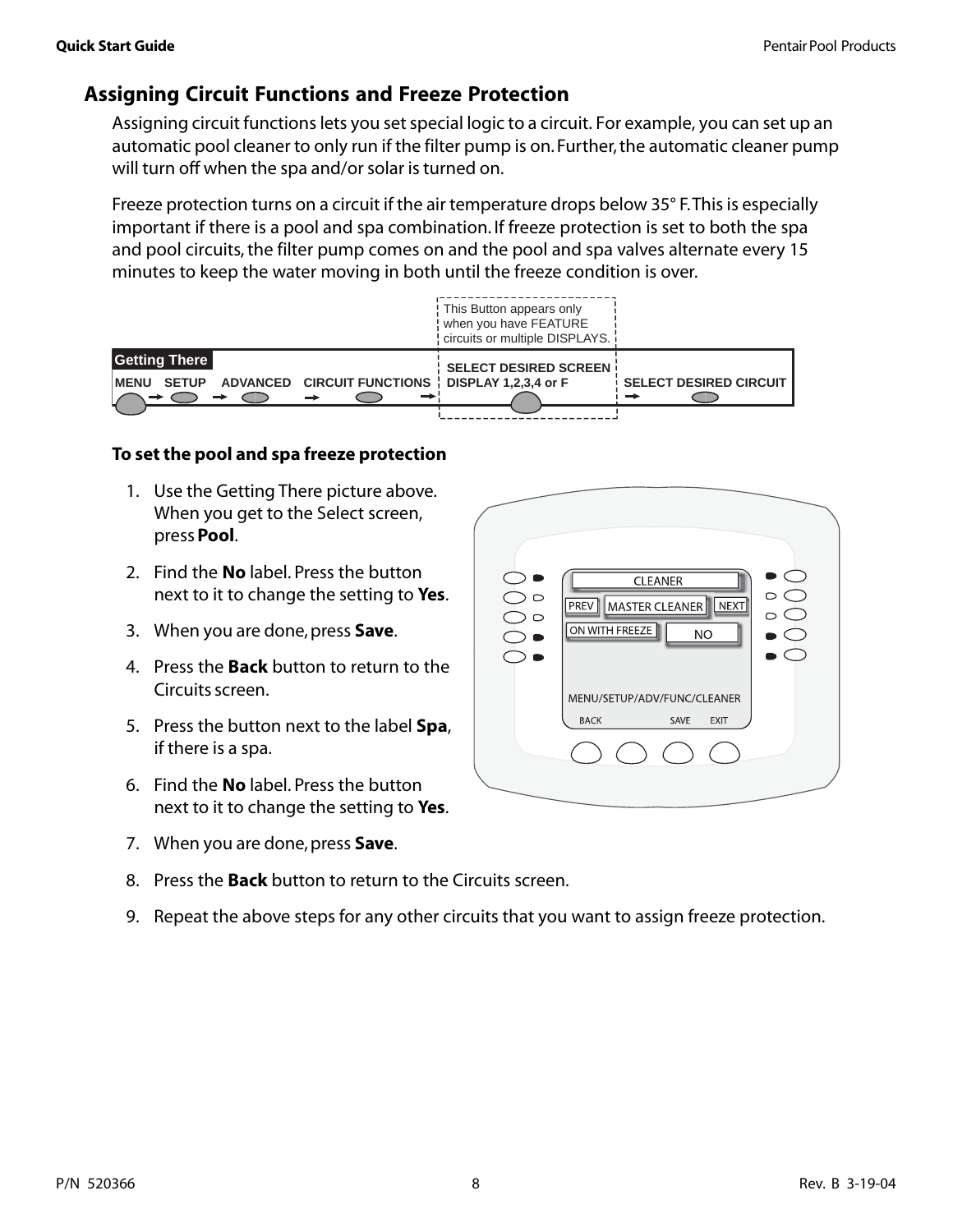#### **To assign other logic to a circuit**

1. Go to the Circuit Functions screen and select a circuit to assign special logic.

**Note:** You must set pressure cleaners to Master Cleaner circuit function.

2. Press the **Prev** or **Next** buttons to make your selections. The options are:

| Generic                 | No special Logic. Simple On/Off control of a circuit with all the<br>programmable capabilities.                                                                                                                                                                                                         |
|-------------------------|---------------------------------------------------------------------------------------------------------------------------------------------------------------------------------------------------------------------------------------------------------------------------------------------------------|
| Master cleaner          | Works with automatic pool cleaner pumps or cleaner valve actuator. It<br>does the following:                                                                                                                                                                                                            |
|                         | - Forces the filter pump on 5 minutes before the cleaner.                                                                                                                                                                                                                                               |
|                         | - Turns the cleaner off when the spa is on.                                                                                                                                                                                                                                                             |
|                         | - Turns the cleaner off for 5 minutes when the solar heating begins.                                                                                                                                                                                                                                    |
| Light                   | Allows special lighting features to work, such as ALL lights on or ALL<br>lights off.                                                                                                                                                                                                                   |
| Dimmer                  | Allows light dimming features to work. Dimming relay must be<br>installed.                                                                                                                                                                                                                              |
| <b>SAM Light</b>        | Activates special color lighting programs on other screens on the<br>Indoor Control Panel when used with SAM pool lights. For example,<br>you can have ALL lights on or ALL lights off, or use Color Swim, Color<br>Set, or Color Synch.                                                                |
| <b>SAL Light</b>        | Activates special color lighting programs on other screens on the<br>Indoor Control Panel when used with SAL spa lights. For example, you<br>can have ALL lights on or ALL lights off, or use Color Swim, Color Set,<br>or Color Synch.                                                                 |
| <b>Photon Generator</b> | Lets Pentair Fiberworks fiber optic bulb be operated by Color Set or<br>Color Swim programs when used with SAM and SAL lighting.                                                                                                                                                                        |
| <b>Color Wheel</b>      | Activates special color lighting programs on other screens on the<br>Indoor Control Panel when used with Pentair Fiberworks. For<br>example, you can have ALL lights on or ALL lights off, or use Color<br>Swim, Color Synch, or Color Set.                                                             |
| Valve                   | Not currently used.                                                                                                                                                                                                                                                                                     |
| Spillway                | For pool/spa combinations where the spa is raised above the pool.<br>This setting moves the return valve so that the filter pump pulls the<br>water from the pool and returns it to the spa, creating a water fall<br>effect. Automatic pool cleaners are turned off when this feature is<br>turned on. |
| <b>Floor Cleaner</b>    | This setting moves a 3-way valve every 20 minutes alternating flow<br>between 2 cleaner system valves that feed the pop-up heads.                                                                                                                                                                       |

#### 3. When you are done, press **Save**.

4. Press the **Exit** button to return to the Main screen.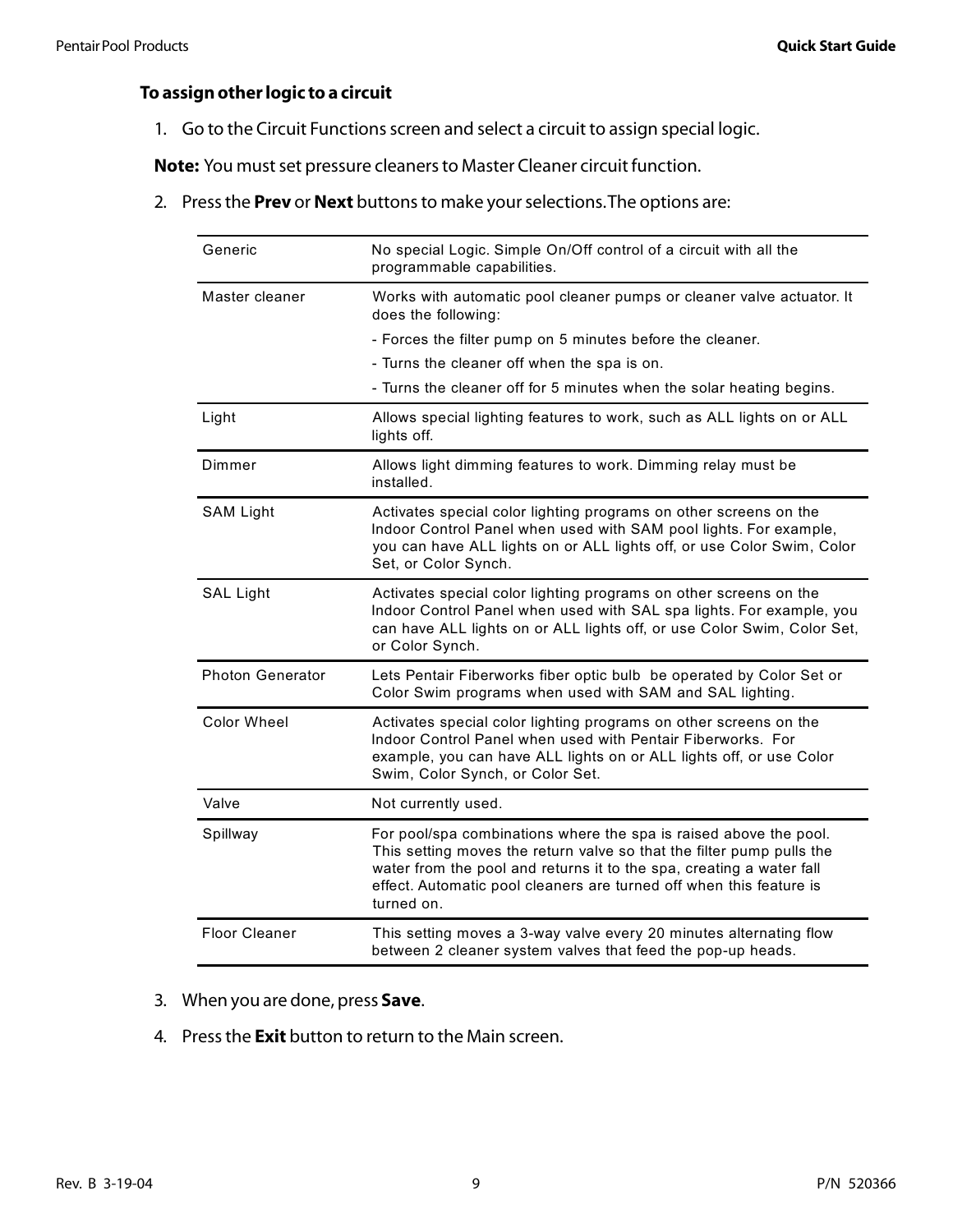#### **Setting up Additional Equipment**

If any special equipment is attached, you need to set that up now. You may or may not have this equipment.

This section explains setting up the following:

- Solar or heat pump equipment Lets you set solar or heat-pump heaters to work.
- 2 speed pump Lets you set circuits that switch the filter pump to high speed.
- Cool-down cycle for the heater Lets you set a cool-down cycle for heaters that need it.
- Automatic spa heating when the spa is manually turned on Heats the spa using the Spa button on the Indoor Control panel or the spa-side control, even when the heater is set to OFF in the Heat screen. This lets the homeowner heat the spa on-demand. Timed programs will not heat the spa.

#### **To set up the solar equipment**



Go to the Solar screen.

- 1. Press the button next to the **Water Solar Present** label to change it to Yes.
- 2. If a heat pump is being used instead of a solar heating system, press the second button to change it to Yes.
- 3. When you are done, press the **Save** button.
- 4. Press the **Exit** button to return to the Main screen.

#### **To set up a 2 speed pump**



Go to the 2 Speed Pump screen.

1. Press the button next to a **None** label. You see a small arrow pointing to the name of that label.



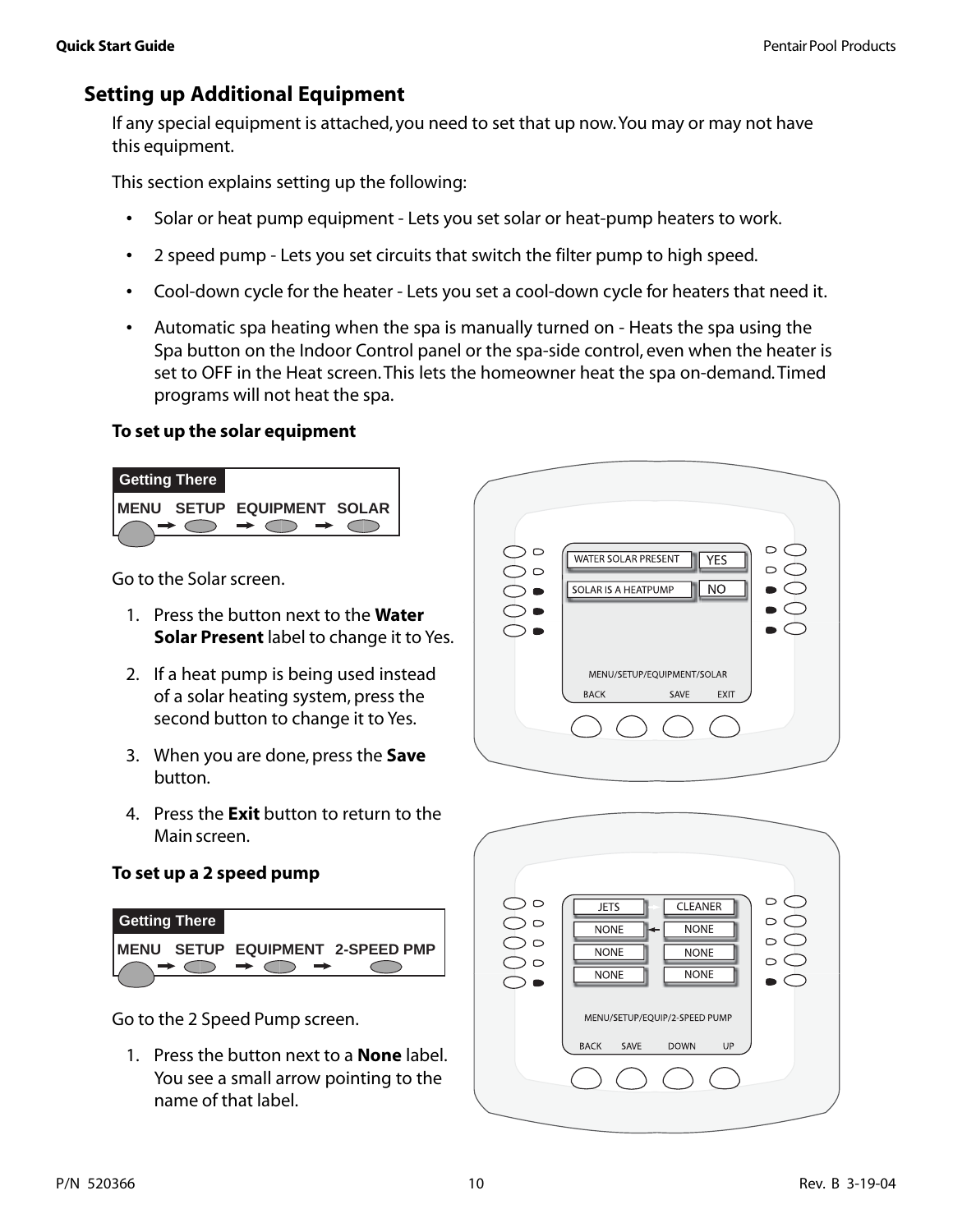- 2. Use the **Up** and **Down** buttons at the bottom of the screen to step through the alphabetical list of programmed names.
- 3. When you find the names you want, press the **Save** button.
- 4. Press the **Exit** button to return to the Main screen.

#### **To set a cool-down cycle for the heater**



Go to the Filter Delay screen.

- 1. Find the **Master Spa/Pool** label. Press the button next to it to change the setting to **Yes**.
- 2. When you are done, press the **Save** button.
- 3. Press the **Exit** button to return to the Main screen.

#### **To set automatic spa heating when the spa is manually turned on**



Go to the Manual Heat screen.

- 1. Find the **Spa Manual Heat** label. Press the button next to it to change the setting to **Yes**.
- 2. When you are done, press the **Save** button.
- 3. Press the **Exit** button to return to the Main screen.



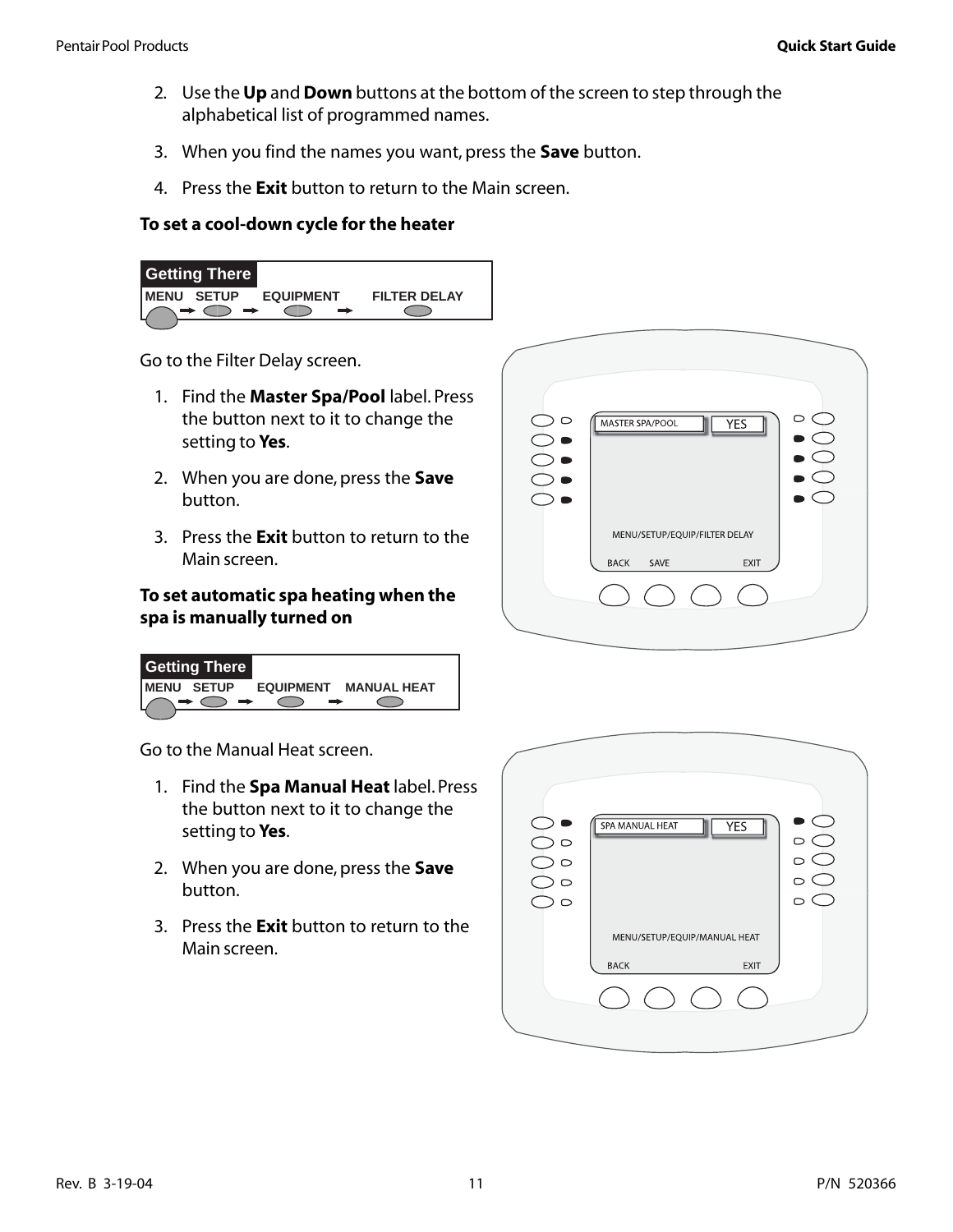### **Configuring Spa-side Controls**

You can configure any spa-side control to specify which button on the control activates which function.

Depending on which spa-side control is installed, you see a slightly different screen. All screens configure the same, regardless of how many buttons the control has.



#### **Getting There**

**MENU SETUP ADVANCED REMOTES IS10'S IS10 #1**  $\bigcirc$  $\rightarrow$  $\bigcirc$  $\rightarrow$  ( )  $\rightarrow$  (

Go to the Spa Side Control Configuration screen and select the spa-side control you have.

- 1. On the Remote specific screen, press the button next to the circuit you want to change. You see a small arrow pointing to the name of that circuit.
- 2. Use the **Up** and **Down** buttons at the bottom of the screen to walk through the alphabetical list of assigned circuit names.
- 3. When you find the circuit you want, press the button next to another spaside control button circuit you want to change. The small arrow moves to that label. You are done setting the first spa-side control button circuit and are ready to set the next.
- 4. Continue the process to assign other circuits to the spa-side control buttons.
- 5. When you are done assigning circuits to the buttons on the spa-side control, press the **Save** button.
- 6. Press the **Exit** button to return to the Main screen.



#### iS4 shown above



iS10 shown above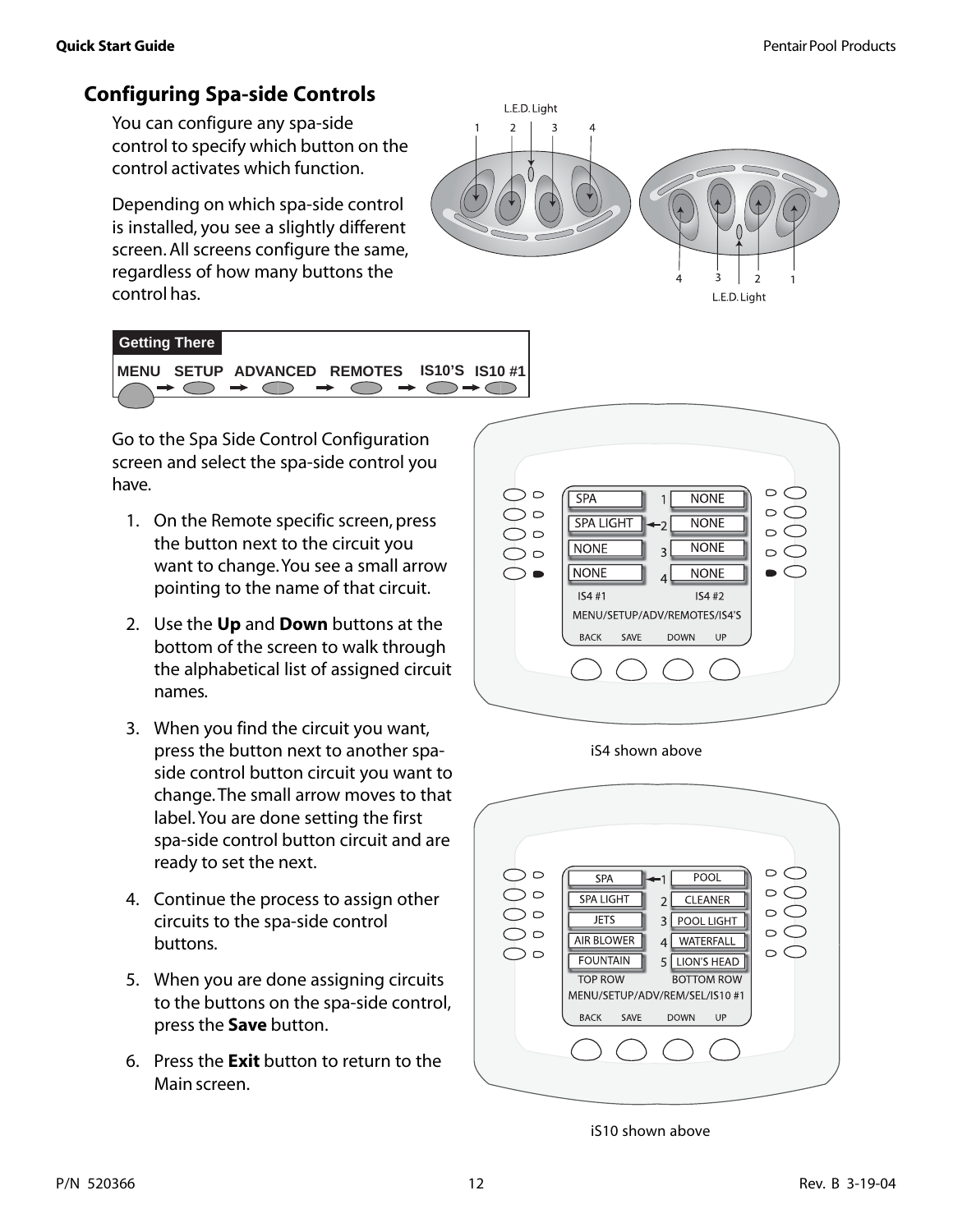#### **Programming Timed Circuits**

You can set timers to automatically run equipment like pool filtration or lights. You can set the time the equipment turns on and off as well as the days of the week.

This section shows you how to set the timer for the pool filtration system but the process is the same for any equipment listed.



Go to the Program Pool Timer screen.

- 1. To set the start time, find the top **Hours** label. Press the left button to change the hour. Press the right button to change the minutes.
- 2. To set the stop time, find the bottom **Hours** label. Press the left button to change the hour. Press the right button to change the minutes.
- 3. If you want the timer to work only on certain days, find the **Days** label. Press either button next to the label. You see a screen with the days of the week listed. The LEDs next to each day name are lit.



- To turn off a day, press the button next to the day name you don't want. The light turns off. To set all days to on, leave all the LEDs lit.
- 4. When the day names you want are lit, press **Save**.
- 5. When you are done, press the **Save** button.
- 6. Press the **Exit** button to return to the Main screen.

### **Other Available Equipment**

Other equipment can be installed or set up, such as setting up Swimming Colors<sup>™</sup>, setting Feature Circuits™, macros to combine circuits, setting a remote control that works by phone, and much more.

For more information about setting up these features, refer to the Set up and Programming Manual.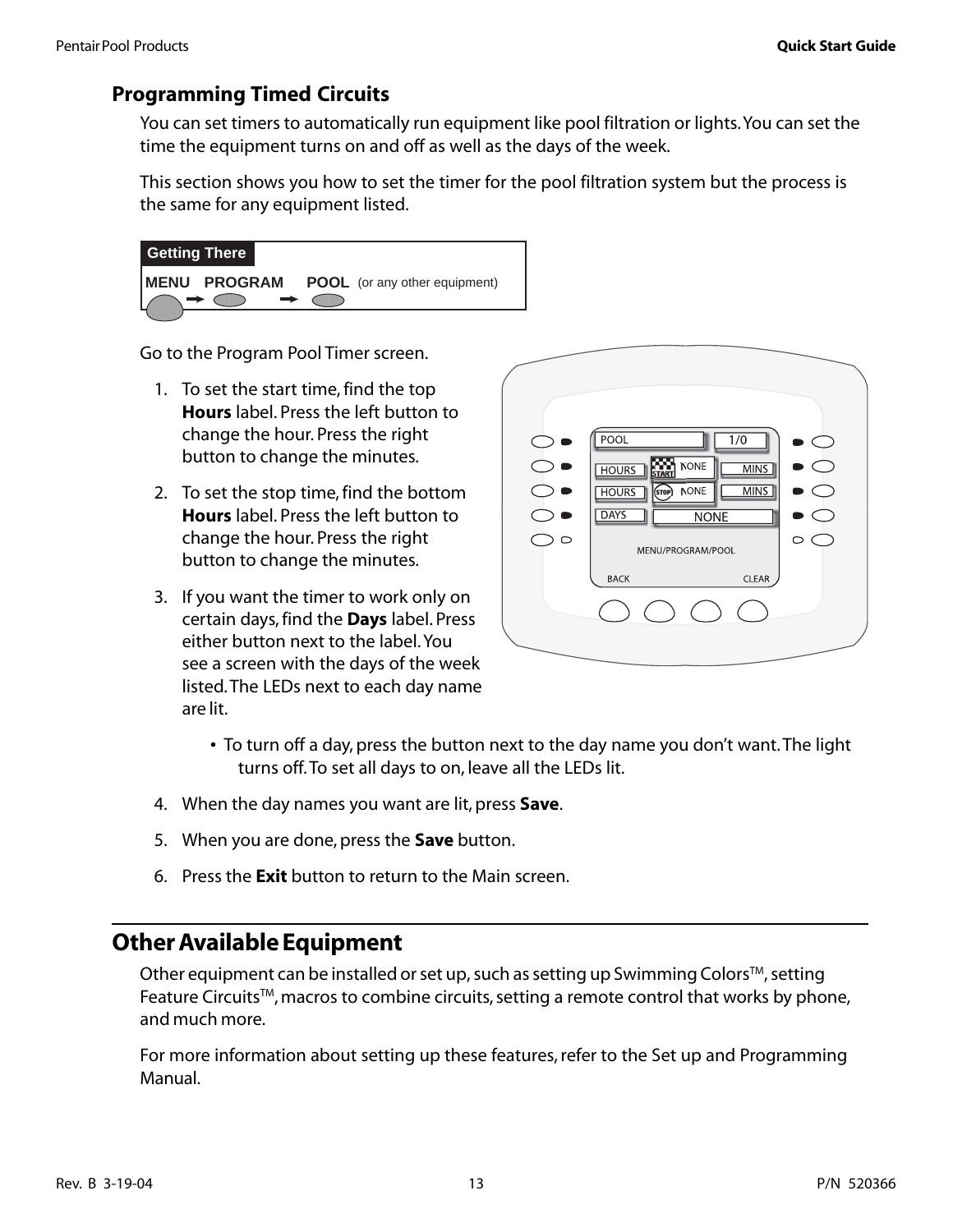### **Notes**

Use this page to take notes or write down important information while you configure the IntelliTouch system. For example, you can write down the names of circuits.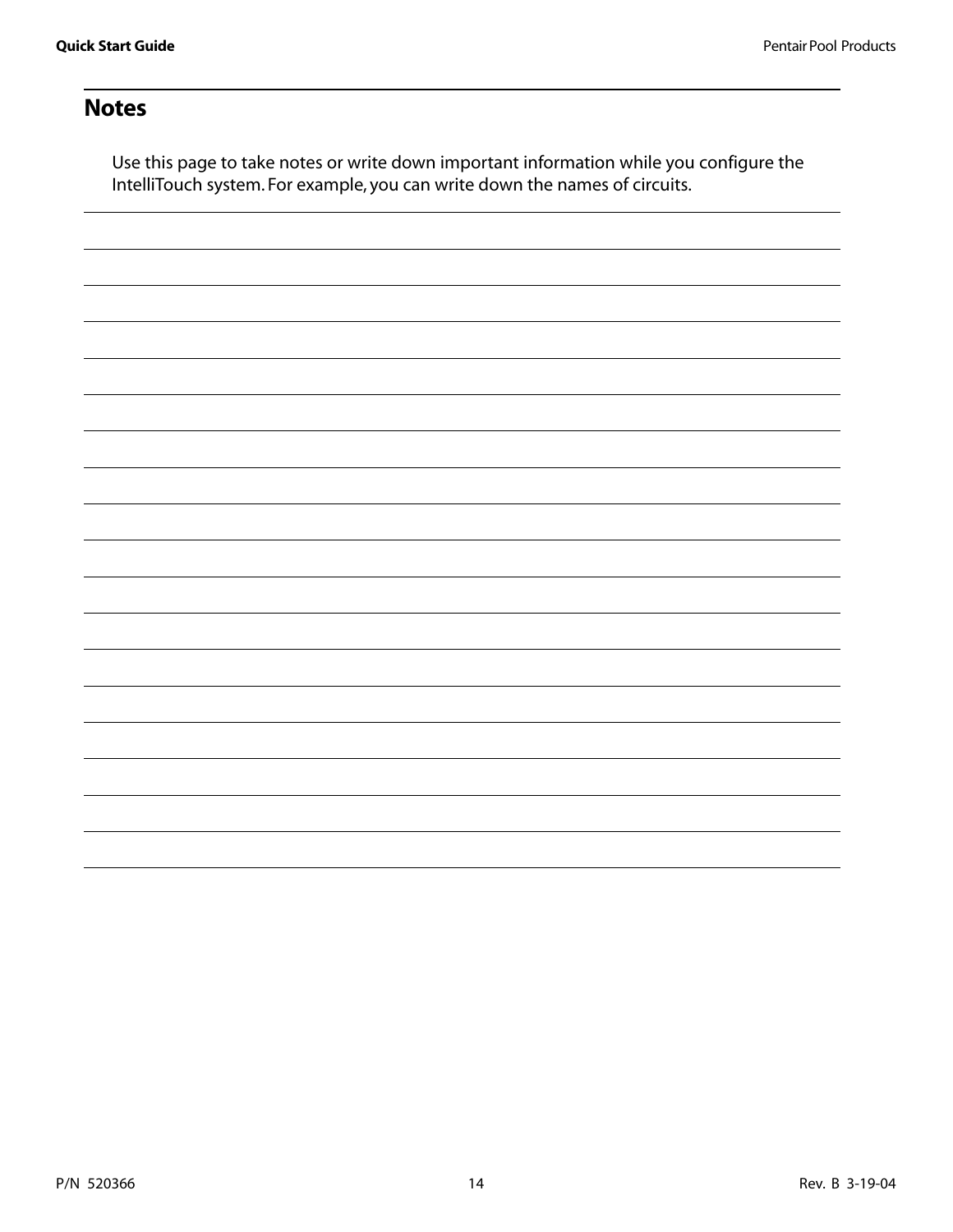### **LIST OF CIRCUIT NAMES IN THE INTELLITOUCH SOFTWARE**

| <b>AERATOR</b>      | <b>JETS</b>        | USER NAME 01 ________________________  |
|---------------------|--------------------|----------------------------------------|
| <b>AIR BLOWER</b>   | <b>LIGHTS</b>      | USER NAME 02 _________________________ |
| AUX <sub>1</sub>    | LOW SPEED          | USER NAME 03 _______________________   |
| AUX <sub>2</sub>    | <b>LOWTEMP</b>     | USER NAME 04 ________________________  |
| AUX <sub>3</sub>    | <b>MALIBU LTS</b>  | USER NAME 05 _______________________   |
| AUX <sub>4</sub>    | MIST               | USER NAME 06 _______________________   |
| AUX <sub>5</sub>    | <b>MOTOR VALVE</b> | USER NAME 07 _________________________ |
| AUX 6               | <b>MUSIC</b>       | USER NAME 08 _______________________   |
| AUX <sub>7</sub>    | (NOT USED)         | USER NAME 09 _______________________   |
| AUX <sub>8</sub>    | <b>OZONATOR</b>    | USER NAME 10 _______________________   |
| AUX <sub>9</sub>    | PATH LIGHTS        | USER NAME 11 ________________________  |
| <b>AUX 10</b>       | PATIO LTS          |                                        |
| <b>BACKWASH</b>     | <b>PERIMETER L</b> | USER NAME 12 _________________________ |
| <b>BACK LIGHT</b>   | PG2000             | USER NAME 13 _______________________   |
| <b>BBQ LIGHT</b>    | POND LIGHT         | USER NAME 14 _________________________ |
| <b>BEACH LIGHT</b>  | POND PUMP          | USER NAME 15 _______________________   |
| <b>BENCH</b>        | <b>POOL</b>        | USER NAME 16 ________________________  |
| <b>BLOWER</b>       | POOL HIGH          | USER NAME 17 ________________________  |
| <b>BOOSTER PUMP</b> | POOL LIGHT         | USER NAME 18 _______________________   |
| <b>BUG LIGHT</b>    | POOL LOW           | USER NAME 19 ________________________  |
| <b>CABANALTS</b>    | POOL SAM           | USER NAME 20 ________________________  |
| <b>CHEM. FEEDER</b> | POOL SAM 1         |                                        |
| <b>CHLORINATOR</b>  | POOL SAM 2         |                                        |
| <b>CLEANER</b>      | POOL SAM 3         |                                        |
| <b>COLOR WHEEL</b>  | <b>SECURITY LT</b> |                                        |
| <b>DECK LIGHT</b>   | <b>SLIDE</b>       |                                        |
| <b>DRAIN LINE</b>   | <b>SOLAR</b>       |                                        |
| <b>DRIVE LIGHT</b>  | <b>SPA</b>         |                                        |
| <b>EDGE PUMP</b>    | SPA HIGH           |                                        |
| <b>ENTRY LIGHT</b>  | <b>SPA LIGHT</b>   |                                        |
| <b>FAN</b>          | <b>SPA LOW</b>     |                                        |
| <b>FIBER OPTIC</b>  | <b>SPA SAL</b>     |                                        |
| <b>FIBERWORKS</b>   | SPA SAM            |                                        |
| <b>FILL LINE</b>    | <b>SPA WTRFLL</b>  |                                        |
| <b>FLOOR CLNR</b>   | SPILLWAY           |                                        |
| <b>FOGGER</b>       | <b>SPRINKLERS</b>  |                                        |
| <b>FOUNTAIN</b>     | <b>STREAM</b>      |                                        |
| <b>FOUNTAIN 1</b>   | <b>STATUE LT</b>   |                                        |
| <b>FOUNTAIN 2</b>   | <b>SWIM JETS</b>   |                                        |
| <b>FOUNTAIN 3</b>   | <b>WTR FEATURE</b> |                                        |
| <b>FOUNTAINS</b>    | <b>WTR FEAT LT</b> |                                        |
| <b>FRONT LIGHT</b>  | <b>WATERFALL</b>   |                                        |
| <b>GARDEN LTS</b>   | <b>WATERFALL 1</b> |                                        |
| <b>GAZEBO LTS</b>   | <b>WATERFALL 2</b> |                                        |
| <b>HIGH SPEED</b>   | <b>WATERFALL 3</b> |                                        |
| <b>HIGH TEMP</b>    | <b>WHIRLPOOL</b>   |                                        |
| <b>HOUSE LIGHT</b>  | <b>WTRFL LGHT</b>  |                                        |
|                     | YARD LIGHT         |                                        |

 $\overline{\phantom{a}}$